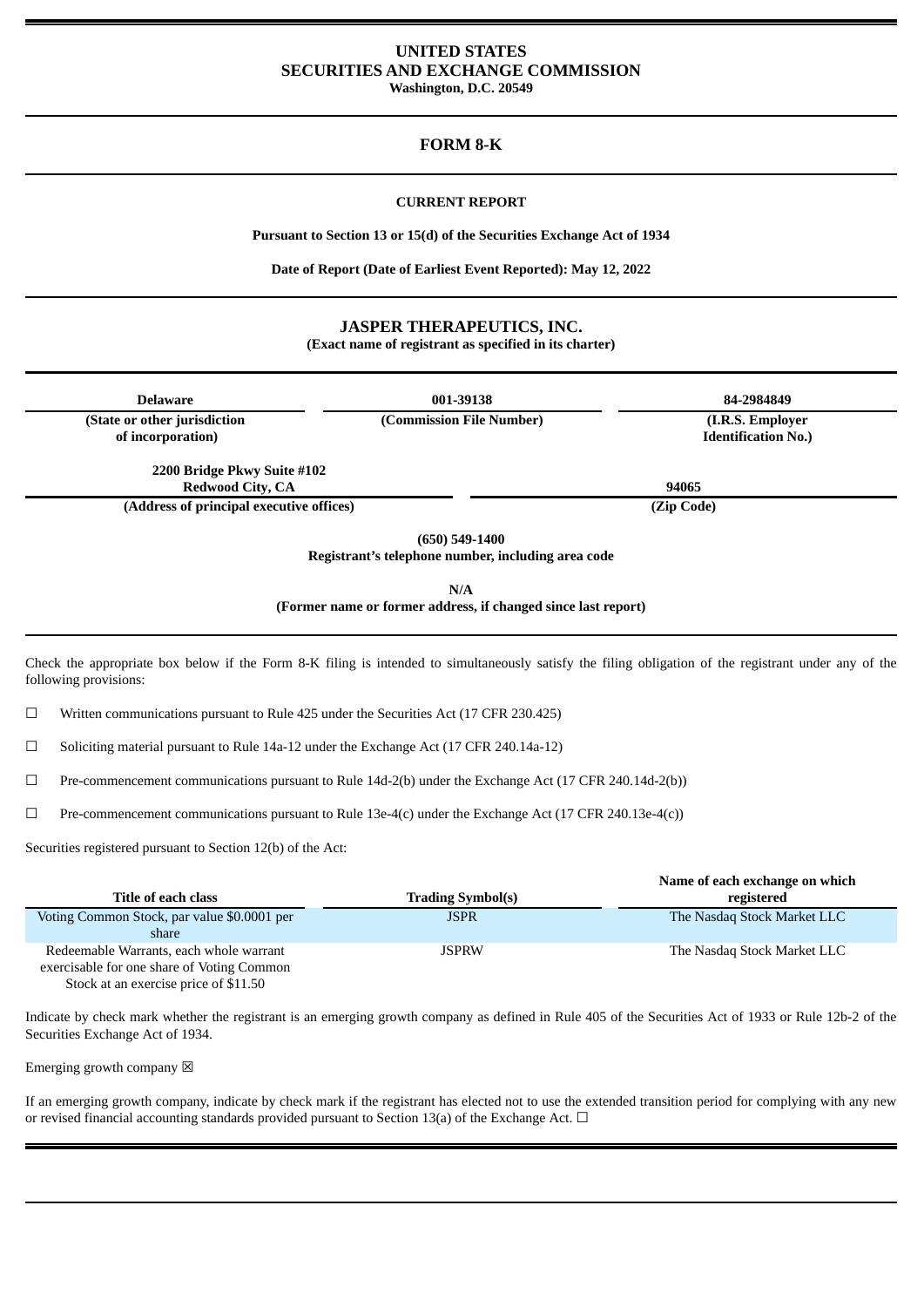# **Item 2.02. Results of Operations and Financial Condition.**

On May 12, 2022, Jasper Therapeutics, Inc. issued a press release reporting its financial results for the quarter ended March 31, 2022 and providing a corporate update. A copy of the press release is furnished as Exhibit 99.1 to this Current Report on Form 8-K.

In accordance with General Instructions B.2 of Form 8-K, the information in this Item 2.02, including the press release attached hereto as Exhibit 99.1, is being furnished under Item 2.02 and Item 9.01 of Current Report on Form 8-K and shall not be deemed "filed" for purposes of Section 18 of the Securities Exchange Act of 1934, as amended (the "Exchange Act"), or otherwise subject to the liabilities of that section, and shall not be deemed incorporated by reference in any filing under the Securities Act of 1933, as amended, or the Exchange Act, except as shall be expressly set forth by specific reference in such a filing.

# **Item 9.01. Financial Statements and Exhibits.**

(d) Exhibits.

| 99.1 | <u>Press Release, dated May 12, 2022.</u>                                                             |
|------|-------------------------------------------------------------------------------------------------------|
| 104  | Cover Page Interactive Data File, formatted in Inline Extensible Business Reporting Language (iXBRL). |

1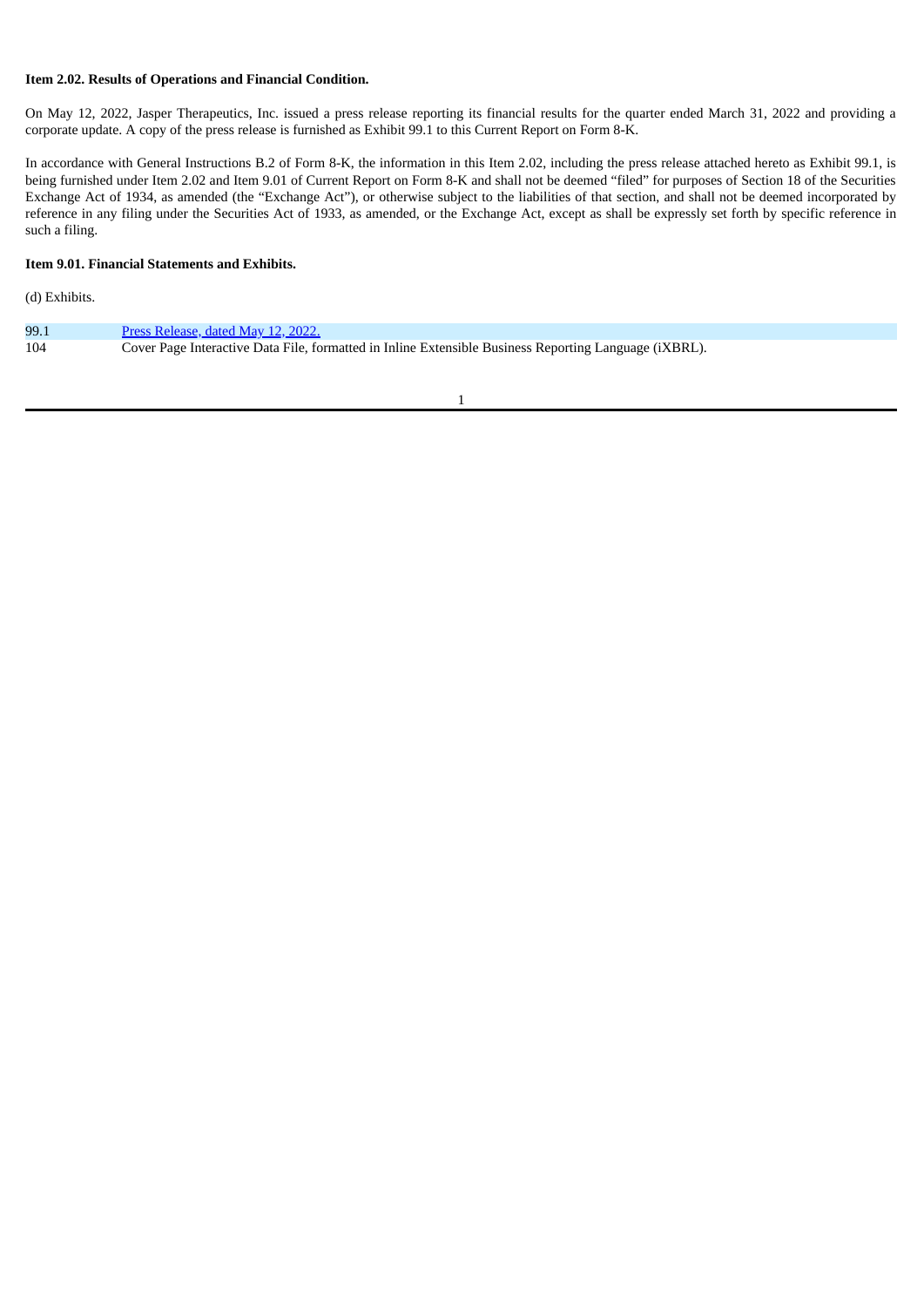# **SIGNATURE**

Pursuant to the requirements of the Securities Exchange Act of 1934, the registrant has duly caused this report to be signed on its behalf by the undersigned thereunto duly authorized.

# **JASPER THERAPEUTICS, INC.**

Date: May 12, 2022 By: /s/ Jeet Mahal

Name: Jeet Mahal Title: Chief Operating Officer and Chief Financial Officer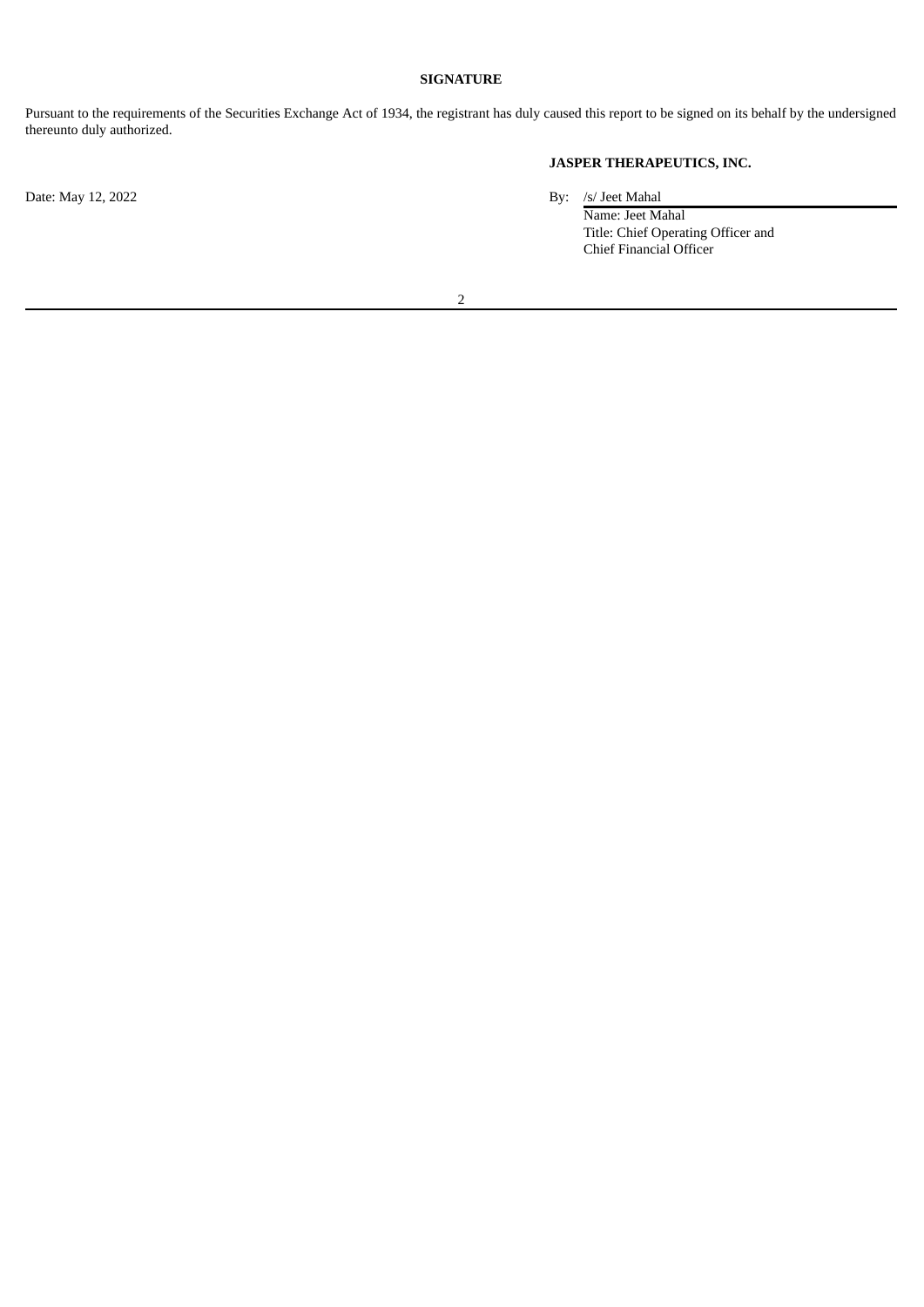

## **Jasper Therapeutics Reports First Quarter 2022 Financial Results and Provides a Corporate Update**

- <span id="page-3-0"></span>Successful meeting with the FDA; the Company intends to initiate registrational studies in MDS and AML in Q1-2023
- Clinical data from the Phase 1 study of JSP191 as a conditioning regimen in patients with MDS or AML presented at the 2022 Transplantation & *Cellular Therapy (TCT) Annual Meeting*
- Clinical data from the Phase 1/2 study of JSP191 as single agent conditioning in SCID patients presented at the 2022 Clinical Immunology *Society (CIS) Annual Meeting*
- Jasper to initiate a new study of JSP191 as a second-line therapy for patients with lower-risk MDS later this year

**REDWOOD CITY, Calif., May 12, 2022** - Jasper Therapeutics, Inc. (Nasdaq: JSPR) ("Jasper"), a biotechnology company focused on hematopoietic stem cell therapies, today announced first quarter 2022 financial results and provided a corporate update.

"We had a productive first quarter advancing our clinical programs for JSP191, our anti-CD117 monoclonal antibody, including a successful meeting with the FDA to advance JSP191 into a registrational study for AML and MDS patients, and positive data readouts presented at both the *Transplantation & Cellular Therapy ("TCT")* and *Clinical Immunology Society ("CIS")* annual meetings*,"* said Ronald Martell, Jasper's President and CEO. "The updated clinical data presented at the *TCT* meeting demonstrated that conditioning with a single dose of JSP191 on top of a standard course of non-myeloablative ("NMA") conditioning in patients with myelodysplastic syndromes ("MDS") or acute myeloid leukemia ("AML") can be well-tolerated, safe and lead to successful engraftment with neutrophil recovery and full donor myeloid chimerism. Moreover, 20 out of 24 patients were free from morphologic relapse or disease progression at their last follow-up. There is a compelling need for new conditioning regimens with minimal toxicities and enhanced disease control in the growing population of older patients with AML or MDS undergoing transplant. Based on the encouraging data presented at TCT and the positive feedback from the FDA, we now have a path forward to initiate a registrational study of JSP191 in older patients with AML and MDS. We believe that JSP191 has the potential to significantly improve transplantation for patients ineligible for intensive myeloablative conditioning, and are hopeful that this study will be a major step forward in providing much-needed, safe, and effective transplantation for these patients."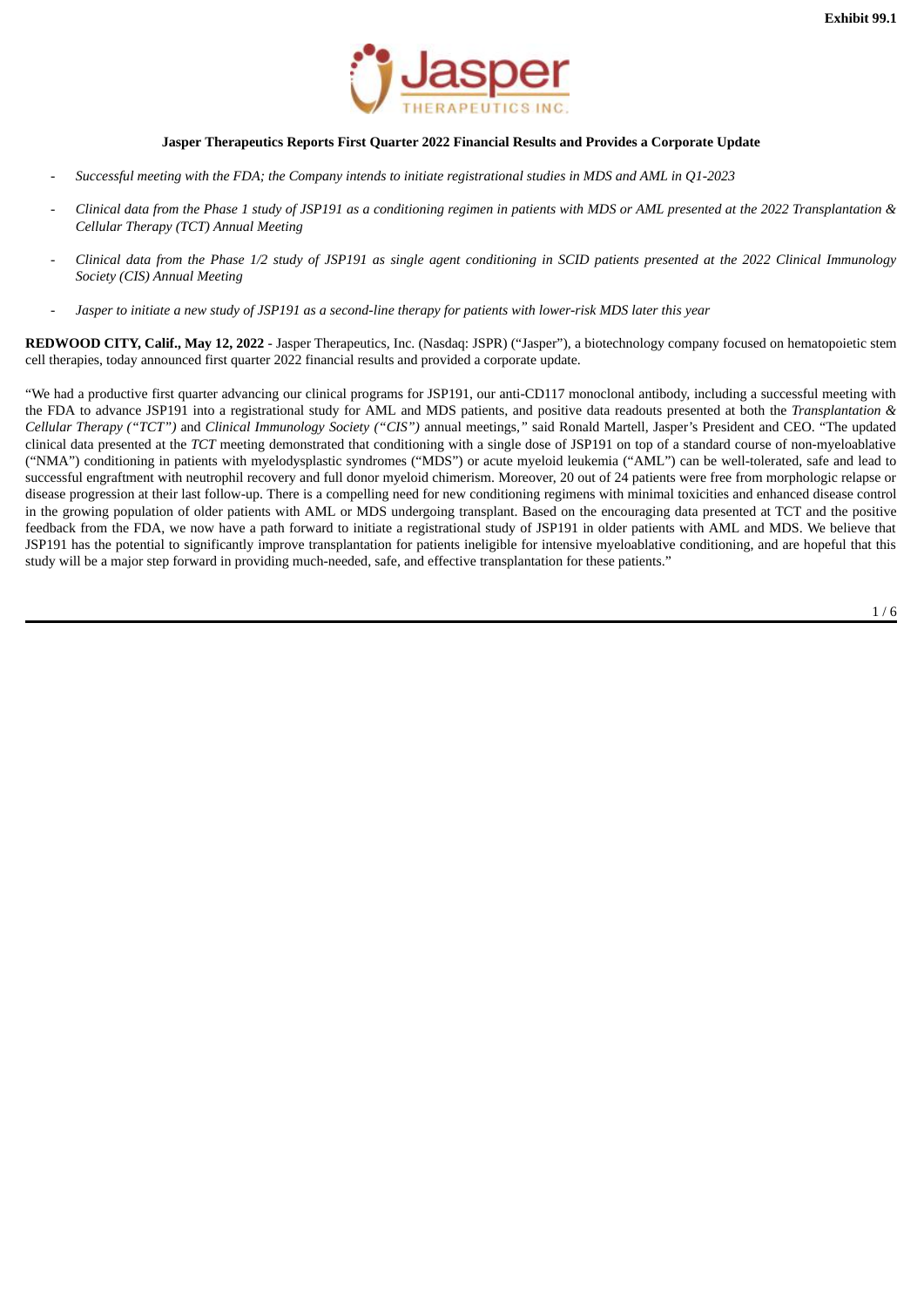#### **First Quarter 2022 and Recent Highlights:**

- **Announced plans for the registrational study of JSP191 in patients with MDS/AML:** Jasper held a Type B meeting with the FDA during which a review of the registrational trial comparator arm, patient population, size of the study, statistical assumptions and primary endpoints were discussed. The Company agreed with the FDA to submit a protocol that will allow the initiation of registrational studies in MDS or AML patients. Jasper plans to initiate the registrational study by the end of the first quarter of 2023.
- Announced updated data from Phase 1 clinical trial of JSP191 as targeted stem conditioning agent in AML and MDS patients: Data were presented from the Phase 1 clinical trial of JSP191, on top of a standard course of NMA conditioning, in older patients with MDS or AML undergoing allogeneic hematopoietic (blood) cell transplantation as a late-breaking abstract at the 2022 TCT Meetings of the American Society for Transplantation and Cellular Therapy (ASTCT) and the Center for International Blood & Marrow Transplant Research (CIBMTR). JSP191 was shown to be well tolerated with no treatment-related severe adverse events. All 24 patients achieved successful engraftment with neutrophil recovery and 20 of 24 patients were determined to be free from morphologic relapse or disease progression at last follow up.
- Announced updated data from Phase 1/2 clinical trial of JSP191 as targeted, single agent conditioning in SCID patients: Updated data from an ongoing study of JSP191 as single-agent conditioning prior to allogeneic hematopoietic stem cell (HSC) re-transplant in patients with severe combined immunodeficiency ("SCID") were presented as a late-breaking poster at the 2022 Clinical Immunology Society (CIS) Annual Meeting. Data indicated that JSP191 at a dose of 0.6mg/kg can deplete blood stem cells in the bone marrow, leading to long-term donor cell engraftment and immune reconstitution, which positively affects the clinical status of SCID patients who suffer from poor T cell and negligible B cell immunity due to a failed first transplant.
- **Hosted a KOL event on transforming hematopoietic stem cell therapies:** Lori Muffly, M.D., M.S. of Stanford University and David Sallman, M.D. of Moffitt Cancer Center provided an overview of the current landscape and unmet medical need in hematopoietic stem cell transplant conditioning as well as MDS treatment. Jasper's management discussed how JSP191 may address the limitations of transplant conditioning, and Jasper's management also outlined the potential new therapeutic approach for disease modification in lower-risk MDS patients with JSP191.
- **Appointed Ronald Martell as Chief Executive Officer and made other leadership changes:** Mr. Martell brings valuable expertise and a proven track record of leading public biopharmaceutical companies in all phases of development. He is focusing his efforts on accelerating the clinical-stage targeted conditioning program and Jasper's research stage novel cellular therapeutics pipeline. Additionally, Jeet Mahal was promoted to Chief Operating Officer and Chief Financial Officer and Dr. Wendy Pang was promoted to Senior Vice President of Research and Translational Medicine.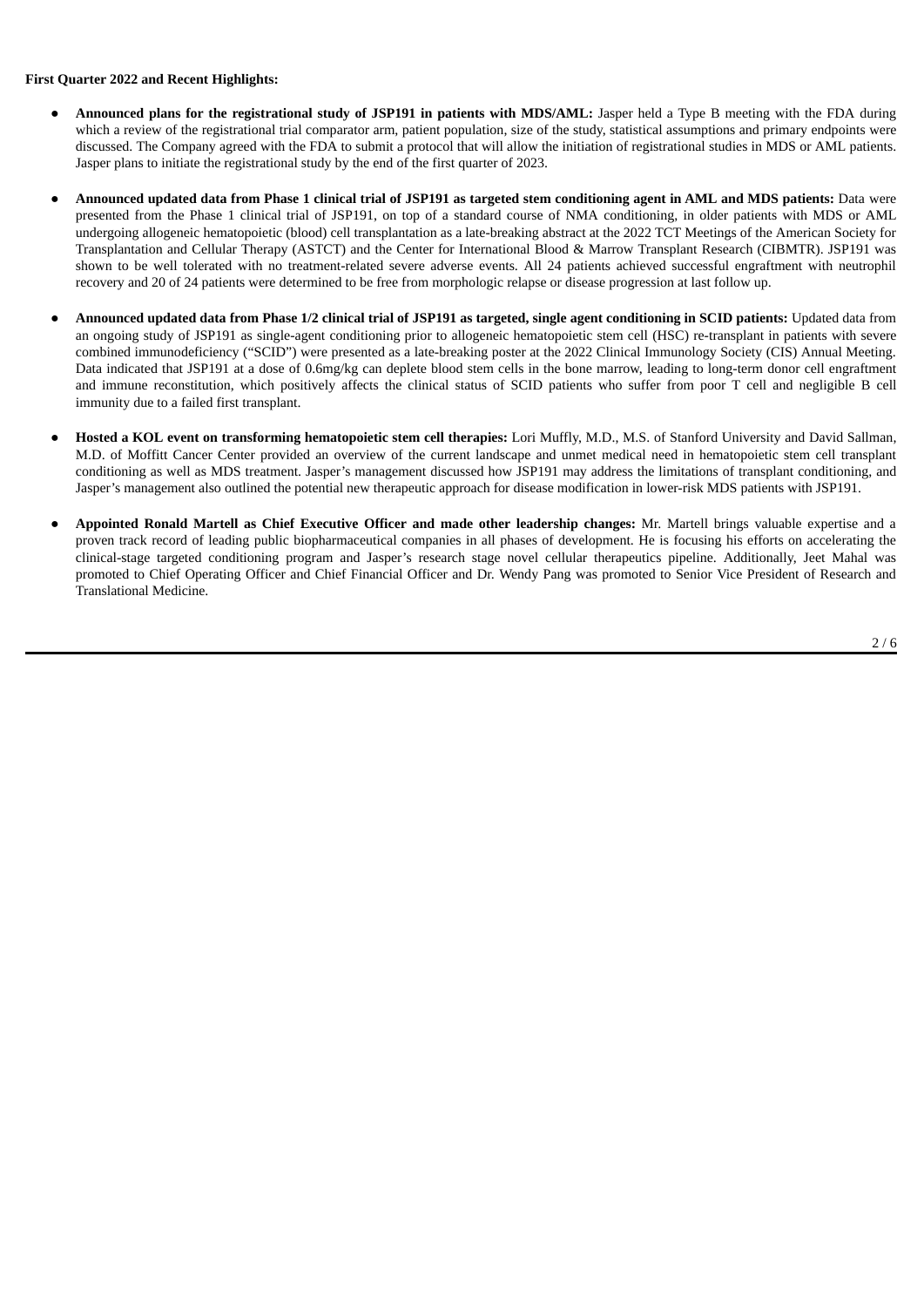#### **Upcoming clinical and corporate milestones:**

- Initiation of a new study with JSP191 as a second-line therapy for patients with lower-risk MDS is expected to commence in the second half of 2022
- Initiation of a registrational study in AML patients in the first quarter of 2023

## **First-Quarter 2021 Financial Results**

**Cash and Cash Equivalents**: Cash and cash equivalents as of March 31, 2022 were \$70.4 million compared to \$84.7 million as of December 31, 2021. The Company expects current cash and cash equivalents to be sufficient to fund its planned operating and capital expenditures through early 2023.

**Research and Development ("R&D") Expenses:** R&D expenses for the quarter ended March 31, 2022 were \$8.2 million compared to \$4.4 for the corresponding quarter in 2021. The increase of \$3.8 million was primarily due to additional costs associated with advancing clinical trials and clinical manufacturing expenses. The increases also relate to higher research spending and employee-related costs, including stock-based compensation expenses following recent hiring to support the ongoing development of Jasper's product candidates.

**General and Administrative ("G&A") Expenses:** G&A expenses for the quarter ended March 31, 2022, were \$4.6 million compared to \$1.8 million for the quarter ended March 31, 2021. The increases were primarily related to professional fees, employee compensation related expenses, including stockbased compensation, supporting the growth in Jasper's operations and costs associated with its status as a public company.

**Net Loss:** For the quarter ended March 31, 2022, net loss was \$2.2 million compared to a net loss of \$9.8 million for the corresponding quarter in 2021. Net loss for the quarter ended March 31, 2022 includes income recognized from the decrease in fair values of common stock warrant liability of \$6.1 million and earnout liability of \$4.6 million. Net loss for the quarter ended March 31, 2021 includes loss recognized of \$3.5 million resulting from the increase in the fair value of derivative liability.

#### **About JSP191**

JSP191 is a humanized monoclonal antibody that blocks stem cell factor receptor signaling leading to the clearance of hematopoietic stem and progenitor cells from the bone marrow. JSP191 is in clinical development as a stem cell transplant conditioning agent where it helps create an empty space for donor or gene-corrected transplanted stem cells to engraft. While hematopoietic cell transplantation can be curative for patients, its use is limited because standard high-dose myeloablative conditioning is associated with severe toxicities and standard low-dose conditioning has limited efficacy. To date, JSP191 has been evaluated in more than 90 healthy volunteers and patients. Three clinical trials for myelodysplastic syndromes (MDS)/acute myeloid leukemia (AML), severe combined immunodeficiency (SCID) and Fanconi anemia (FA) undergoing allogeneic transplant are currently enrolling. JSP191 is also planned to enter clinical development as a second-line therapeutic in transfusion dependent, lower risk MDS patients to preferentially drive recovery of healthy hematopoietic stem cells in order to help restore normal hematopoiesis.

### **About Jasper Therapeutics**

Jasper is a biotechnology company focused on the development of novel curative therapies based on the biology of the hematopoietic stem cell. The company is advancing two potentially groundbreaking programs. JSP191, an anti-CD117 monoclonal antibody, is in clinical development as a conditioning agent that clears hematopoietic stem cells from bone marrow in patients undergoing hematopoietic cell transplantation. It is designed to enable safer and more effective, and potentially curative, allogeneic hematopoietic cell transplants and gene therapies. A clinical study of JSP191 as a novel, diseasemodifying, therapeutic for patients with lower risk MDS is also planned to begin in 2022. In parallel, Jasper is advancing its preclinical mRNA hematopoietic stem cell grafts platform, which is designed to overcome key limitations of allogeneic and autologous gene-edited stem cell grafts. Both innovative programs have the potential to transform the field and expand hematopoietic stem cell therapy cures to a greater number of patients with lifethreatening cancers, genetic diseases and autoimmune diseases than is possible today. For more information, please visit us at jaspertherapeutics.com.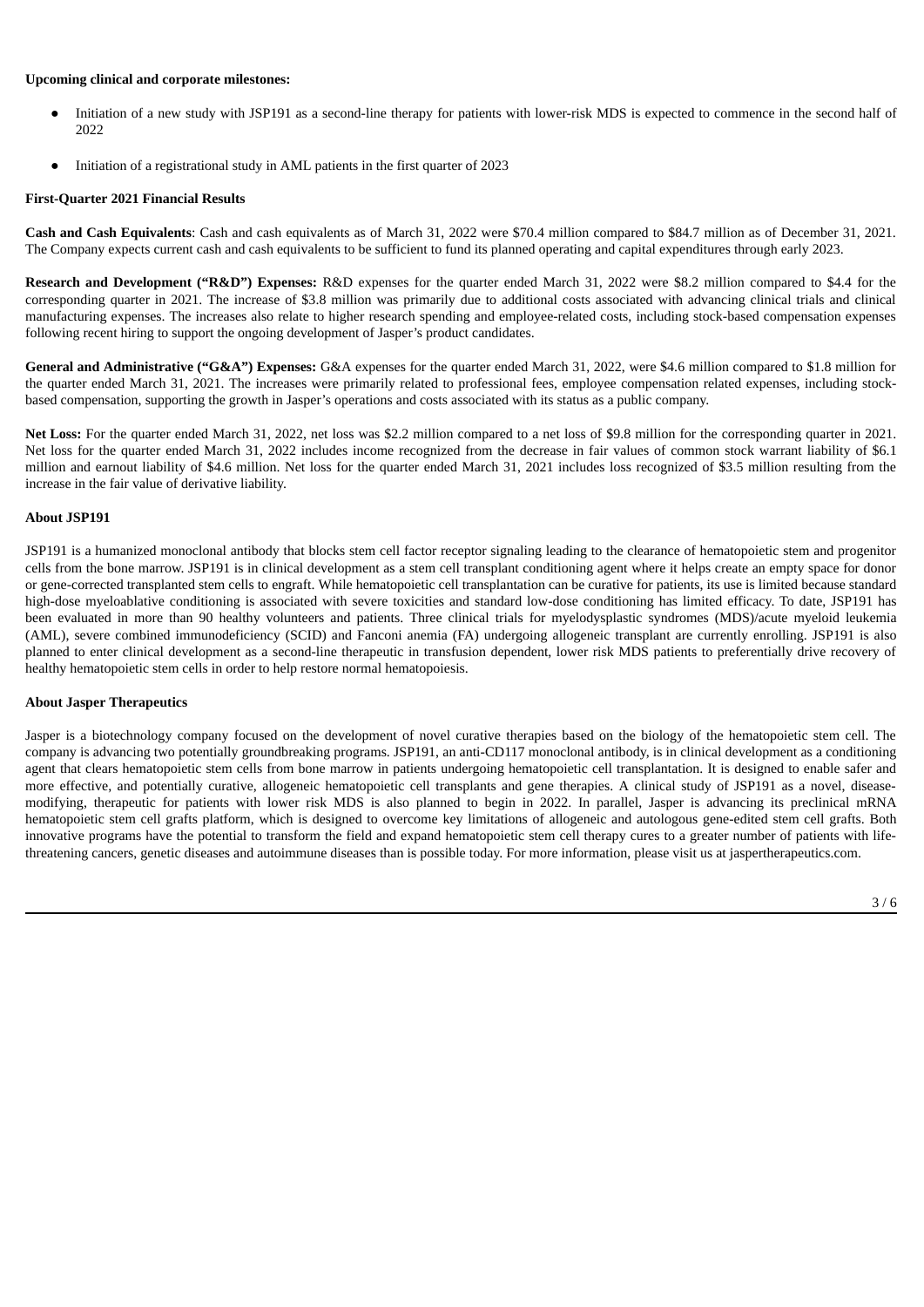#### **Forward-Looking Statements**

Certain statements included in this press release that are not historical facts are forward-looking statements for purposes of the safe harbor provisions under the United States Private Securities Litigation Reform Act of 1995. Forward-looking statements are sometimes accompanied by words such as "believe," "may," "will," "estimate," "continue," "anticipate," "intend," "expect," "should," "would," "plan," "predict," "potential," "seem," "seek," "future," "outlook" and similar expressions that predict or indicate future events or trends or that are not statements of historical matters. These forward-looking statements include, but are not limited to, statements regarding the potential initiation of a registrational study of JSP191 in older patients with AML and MDS, the potential for JSP191 to significantly improve transplantation and its safety and efficacy, the potential for JSP191 to address the limitations of transplant conditioning, the expected timing for initiating clinical studies and trials and the Company's expectations regarding its cash and cash equivalents and planned operating and capital expenditures. These statements are based on various assumptions, whether or not identified in this press release, and on the current expectations of Jasper and are not predictions of actual performance. These forward-looking statements are provided for illustrative purposes only and are not intended to serve as, and must not be relied on by an investor as, a guarantee, an assurance, a prediction or a definitive statement of fact or probability. Actual events and circumstances are difficult or impossible to predict and will differ from assumptions. Many actual events and circumstances are beyond the control of Jasper Therapeutics. These forward-looking statements are subject to a number of risks and uncertainties, including general economic, political and business conditions; the risk that the potential product candidates that Jasper develops may not progress through clinical development or receive required regulatory approvals within expected timelines or at all; risks relating to uncertainty regarding the regulatory pathway for Jasper's product candidates; the risk that clinical trials may not confirm any safety, potency or other product characteristics described or assumed in this press release; the risk that Jasper will be unable to successfully market or gain market acceptance of its product candidates; the risk that prior study results may not be replicated; the risk that final study data may not be consistent with preliminary study data; the risk that Jasper's product candidates may not be beneficial to patients or successfully commercialized; the risk that Jasper has overestimated the size of the target patient population, their willingness to try new therapies and the willingness of physicians to prescribe these therapies; the effects of competition on Jasper's business; the risk that third parties on which Jasper depends for laboratory, clinical development, manufacturing and other critical services will fail to perform satisfactorily; the risk that Jasper's business, operations, clinical development plans and timelines, and supply chain could be adversely affected by the effects of health epidemics, including the ongoing COVID-19 pandemic; the risk that Jasper will be unable to obtain and maintain sufficient intellectual property protection for its investigational products or will infringe the intellectual property protection of others and other risks and uncertainties indicated from time to time in Jasper's public filings with the SEC, including its Annual Report on Form 10-K for the year ended December 31, 2021 and subsequent Quarterly Reports on Form 10-Q. If any of these risks materialize or Jasper's assumptions prove incorrect, actual results could differ materially from the results implied by these forward-looking statements. There may be additional risks that Jasper does not presently know, or that Jasper currently believes are immaterial, that could also cause actual results to differ from those contained in the forward-looking statements. While Jasper may elect to update these forward-looking statements at some point in the future, Jasper specifically disclaims any obligation to do so. These forward-looking statements should not be relied upon as representing Jasper's assessments of any date subsequent to the date of this press release. Accordingly, undue reliance should not be placed upon the forward-looking statements.

#### **Contacts:**

John Mullaly (investors) LifeSci Advisors 617-429-3548 jmullaly@lifesciadvisors.com

Jeet Mahal (investors) Jasper Therapeutics 650-549-1403 jmahal@jaspertherapeutics.com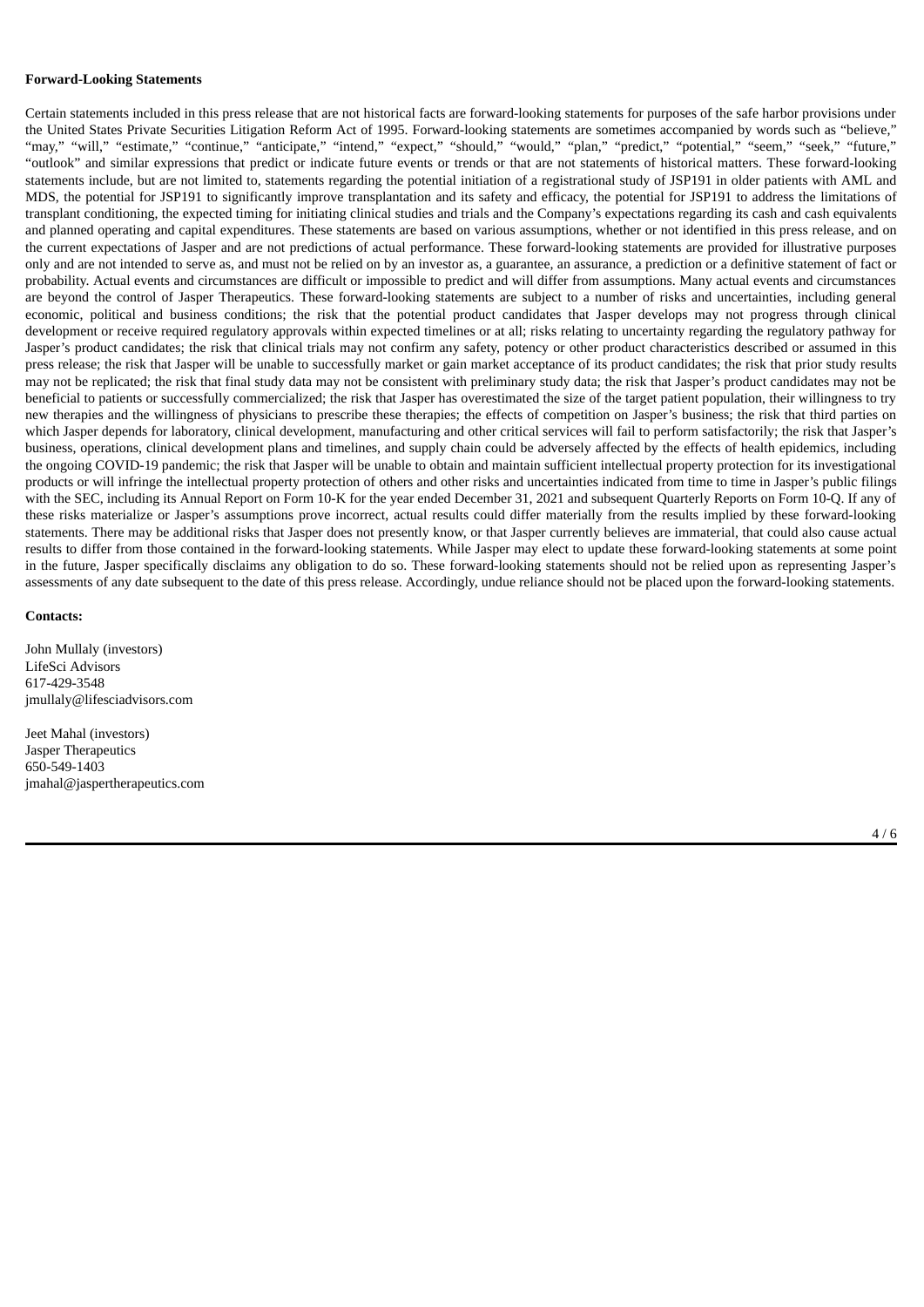# **JASPER THERAPEUTICS, INC. CONDENSED CONSOLIDATED STATEMENTS OF OPERATIONS AND COMPREHENSIVE LOSS** *(in thousands, except share and per share data)*

*(unaudited)*

|                                                                                                                     | <b>Three Months Ended</b><br>March 31, |            |      |           |
|---------------------------------------------------------------------------------------------------------------------|----------------------------------------|------------|------|-----------|
|                                                                                                                     |                                        | 2022       |      | 2021      |
| Operating expenses                                                                                                  |                                        |            |      |           |
| Research and development <sup><math>(1)</math></sup>                                                                | \$.                                    | 8,188      | - \$ | 4,420     |
| General and administrative $(1)$                                                                                    |                                        | 4,590      |      | 1,834     |
| Total operating expenses                                                                                            |                                        | 12,778     |      | 6,254     |
| Loss from operations                                                                                                |                                        | (12,778)   |      | (6,254)   |
| Change in fair value of earnout liability                                                                           |                                        | 4,593      |      |           |
| Change in fair value of common stock warrants liability                                                             |                                        | 6,050      |      |           |
| Change in fair value of derivative liability                                                                        |                                        |            |      | (3,501)   |
| Other income (expense), net                                                                                         |                                        | (72)       |      |           |
| Total other income (expense), net                                                                                   |                                        | 10,571     |      | (3,500)   |
| Net loss and comprehensive loss                                                                                     |                                        | (2,207)    |      | (9,754)   |
| Net loss per share attributable to common stockholders, basic and diluted                                           |                                        | (0.06)     |      | (4.92)    |
| Weighted-average shares used in computing net loss per share attributable to common stockholders, basic and diluted |                                        | 36,309,683 |      | 1,980,910 |

(1) Amounts include non-cash stock based compensation expense as follows (in thousands):

|                            | <b>Three Months Ended</b><br>March 31, |   |      |  |
|----------------------------|----------------------------------------|---|------|--|
|                            | 2022                                   |   | 2021 |  |
| Research and development   | 222                                    | S | 199  |  |
| General and administrative | 556                                    |   | 128  |  |
| <b>Total</b>               | 778                                    |   | 327  |  |